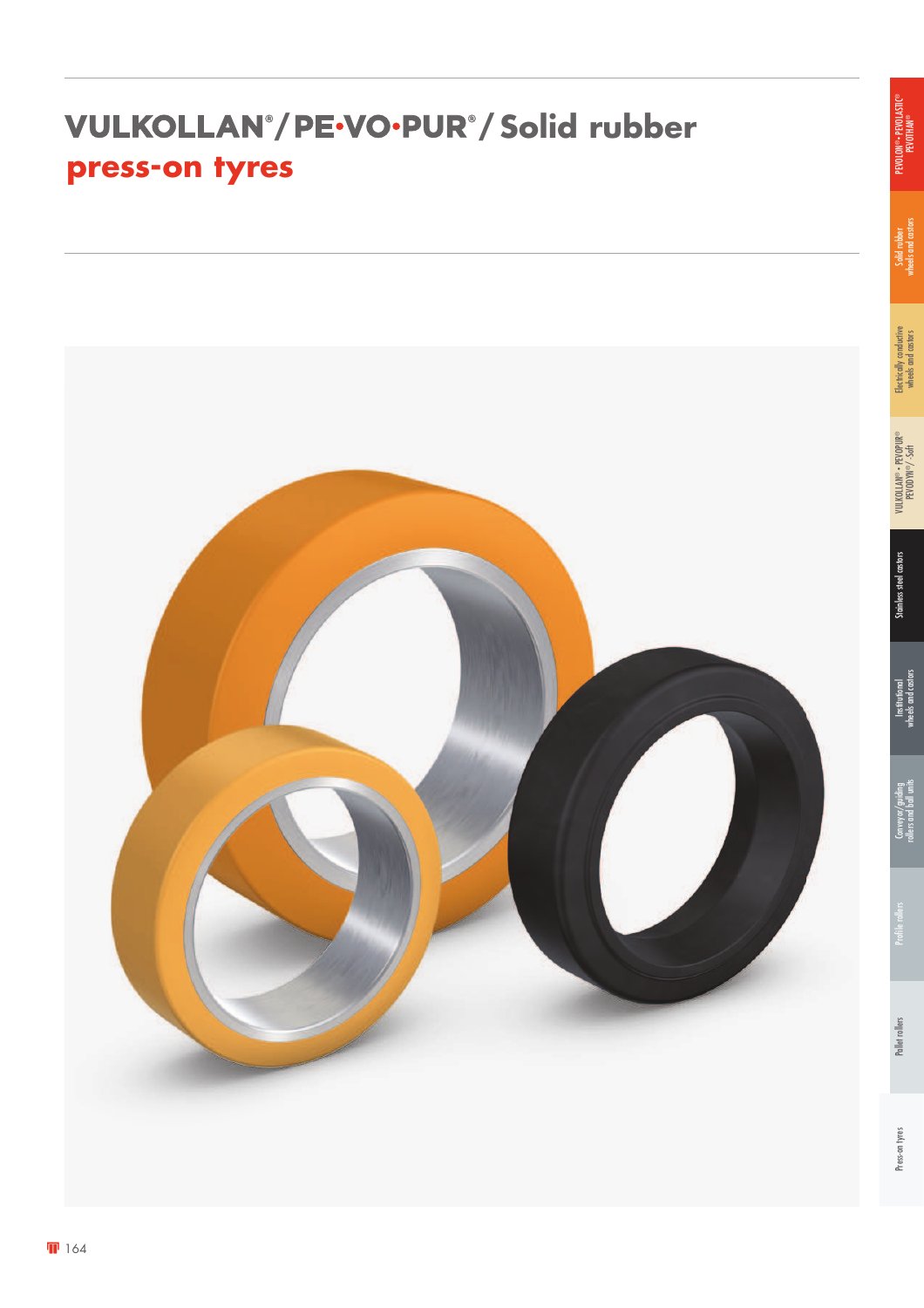### **/ / Solid rubber press-on tyres product overview**

#### **Press-on tyres**

We produce one of the most comprehensive range of VULKOLLAN® and PEVOPUR® press-on tyres. We also offer an extensive product range of solid rubber press-on tyres with a wide variety of dimensions and load capacities.

Cylindrical steel band tyres are produced as standard products with diameters ranging from 100 mm to 920 mm and load capacities of more than 18.5 t.

In order to ensure a better pressing on of the cylindrical steel band tyres, every inner ring is measured, turned and produced with slightly smaller dimensions to fit size h11.



Series 179 Z 280 - 18.500 kg Page 166 - 167







Series 179 K 540 - 5.400 kg Page 168



160 - 2.250 kg

Solid rubber<br>wheels and castors wheels and castors

Electrically conductive wheels and castors

Electrically conductive<br>wheels and castors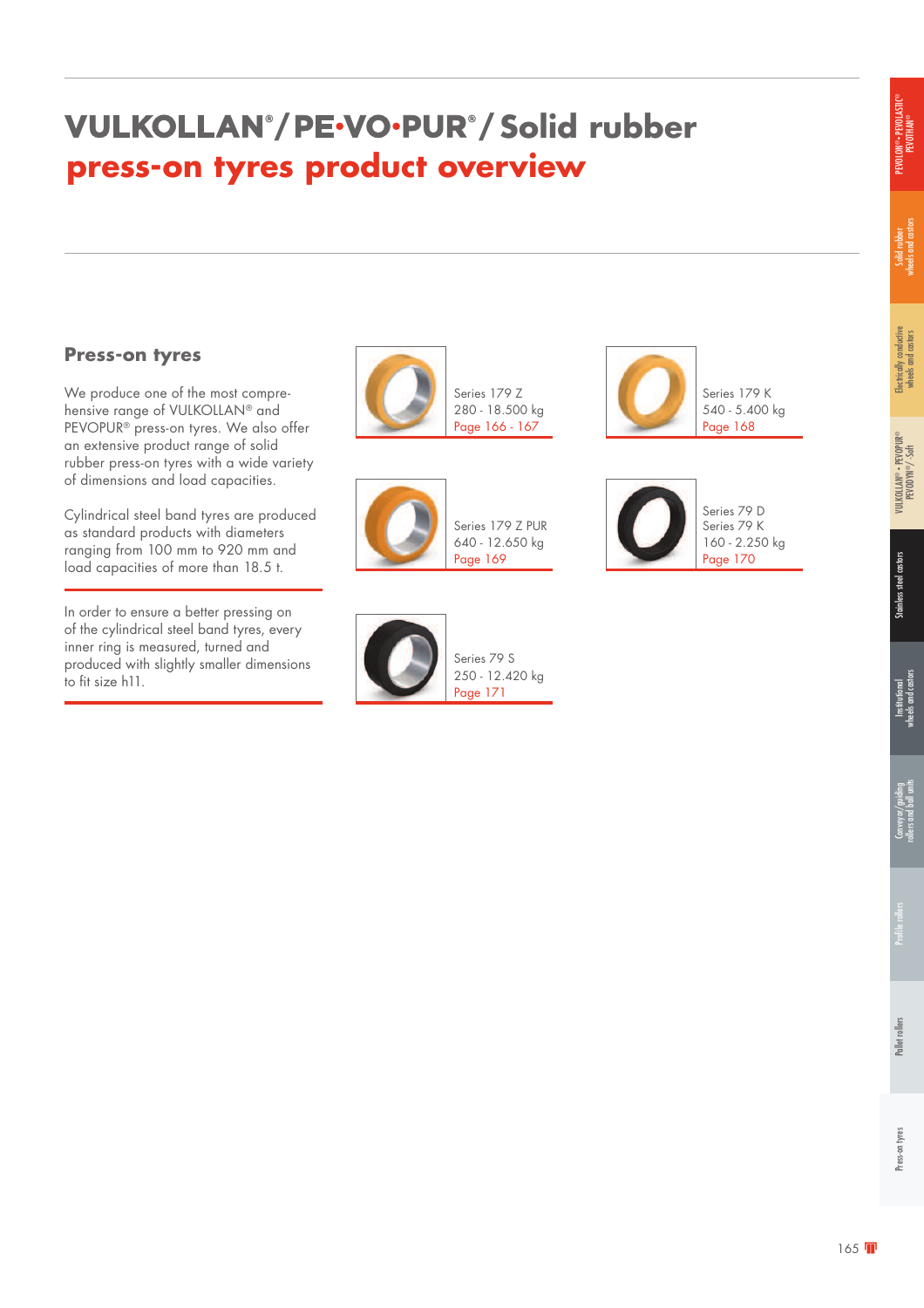## PEVOLON® • PEVOLASTIC® ON®∙ PEVOLAS∏C<br>PEVOTHAN®

| <b>VULKOLLAN<sup>®</sup> press-on tyres</b> |  |  |
|---------------------------------------------|--|--|
|---------------------------------------------|--|--|

Series 179 Z

|                   | $\widehat{\odot}$ | $\rightarrow$<br>$\rightarrow$ |                           | $\mathfrak{D}$             |
|-------------------|-------------------|--------------------------------|---------------------------|----------------------------|
| Article code      | D mm              | W mm                           | d mm                      | $\mathop{\rm kg}\nolimits$ |
| 179 Z/100/032/075 | 100               | 32                             | 75                        | 280                        |
| 179 Z/100/043/055 | 100               | 43                             | 55                        | 390                        |
| 179 Z/100/070/055 | 100               | 70                             | 55                        | 600                        |
| 179 Z/125/040/075 | 125               | 40                             | 75                        | 420                        |
| 179 Z/125/050/075 | 125               | 50                             | 75                        | 540                        |
| 179 Z/150/040/100 | 150               | 40                             | 100                       | 520                        |
| 179 Z/150/050/100 | 150               | 50                             | 100                       | 640                        |
| 179 Z/150/065/100 | 150               | 65                             | 100                       | 820                        |
| 179 Z/150/075/100 | 150               | 75                             | 100                       | 960                        |
| 179 Z/150/100/085 | 150               | 100                            | 85                        | 1.260                      |
| 179 Z/150/130/100 | 150               | 130                            | 100                       | 1.640                      |
| 179 Z/160/050/100 | 160               | 50                             | 100                       | 730                        |
| 179 Z/160/075/100 | 160               | 75                             | 100                       | 1.020                      |
| 179 Z/180/050/120 | 180               | 50                             | 120                       | 760                        |
| 179 Z/180/075/120 | 180               | 75                             | 120                       | 1.140                      |
| 179 Z/180/100/105 | 180               | 100                            | 105                       | 1.520                      |
| 179 Z/200/050/140 | 200               | 50                             | 140                       | 840                        |
| 179 Z/200/060/150 | 200               | 60                             | 150                       | 1.020                      |
| 179 Z/200/070/140 | 200               | 70                             | 140                       | 1.180                      |
| 179 Z/200/075/100 | 200               | 75                             | 100                       | 1.370                      |
| 179 Z/200/080/120 | 200               | 80                             | 120                       | 1.360                      |
| 179 Z/200/085/105 | 200               | 85                             | 105                       | 1.440                      |
| 179 Z/200/105/120 | 200               | 105                            | 120                       | 1.780                      |
| 179 Z/230/050/170 | 230               | 50                             | 170                       | 980                        |
| 179 Z/230/075/170 | 230               | 75                             | 170                       | 1.460                      |
| 179 Z/230/085/170 | 230               | 85                             | 170                       | 1.660                      |
| 179 Z/250/050/190 | 250               | 50                             | 190                       | 1.060                      |
| 179 Z/250/060/190 | 250               | 60                             | 190                       | 1.260                      |
| 179 Z/250/075/140 | 250               | 75                             | 140                       | 1.580                      |
| 179 Z/250/080/170 | 250               | 80                             | 170                       | 1.680                      |
| 179 Z/250/100/170 | 250               | 100                            | 170                       | 2.100                      |
| 179 Z/250/105/170 | 250               | 105                            | 170                       | 2.220                      |
| 179 Z/250/105/190 | 250               | 105                            | 190                       | 2.220                      |
| 179 Z/250/130/140 | 250               | 130                            | 140                       | 2.740                      |
| 179 Z/254/076/203 | 254,0 (10")       | 76,0 (3")                      | 203,0 (8")                | 1.640                      |
| 179 Z/254/102/165 | 254,0 (10")       | 102,0(4")                      | 165,0 (6 1/2")            | 2.180                      |
| 179 Z/254/127/165 | 254,0 (10")       | 127,0(5")                      | 165,0 (6 $\frac{1}{2}$ ") | 2.720                      |
| 179 Z/260/085/170 | 260               | 85                             | 170                       | 1.860                      |
| 179 Z/260/105/170 | 260               | 105                            | 170                       | 2.300                      |
| 179 Z/267/089/203 | 267,0 (10 1/2")   | 89,0 (3 1/2")                  | 203,0 (8")                | 2.000                      |
| 179 Z/285/075/220 | 285               | 75                             | 220                       | 1.800                      |
| 179 Z/285/100/200 | 285               | 100                            | 200                       | 2.400                      |
| 179 Z/285/100/220 | 285               | 100                            | 220                       | 2.400                      |
| 179 Z/285/100/228 | 285               | 100                            | 228                       | 2.400                      |
| 179 Z/290/105/185 | 290               | 105                            | 185                       | 2.560                      |
| 179 Z/300/050/240 | 300               | 50                             | 240                       | 1.260                      |
| 179 Z/300/075/240 | 300               | 75                             | 240                       | 1.800                      |

|      |     | <b>VULKOLLAN<sup>®</sup> press-on tyres</b> |
|------|-----|---------------------------------------------|
|      |     | Cylindrical VULKOLLAN® press-on             |
| d mm | kg  | tyres (93° Shore A) with machined           |
|      | 280 | steel band for rims with fit h11.           |

#### **166**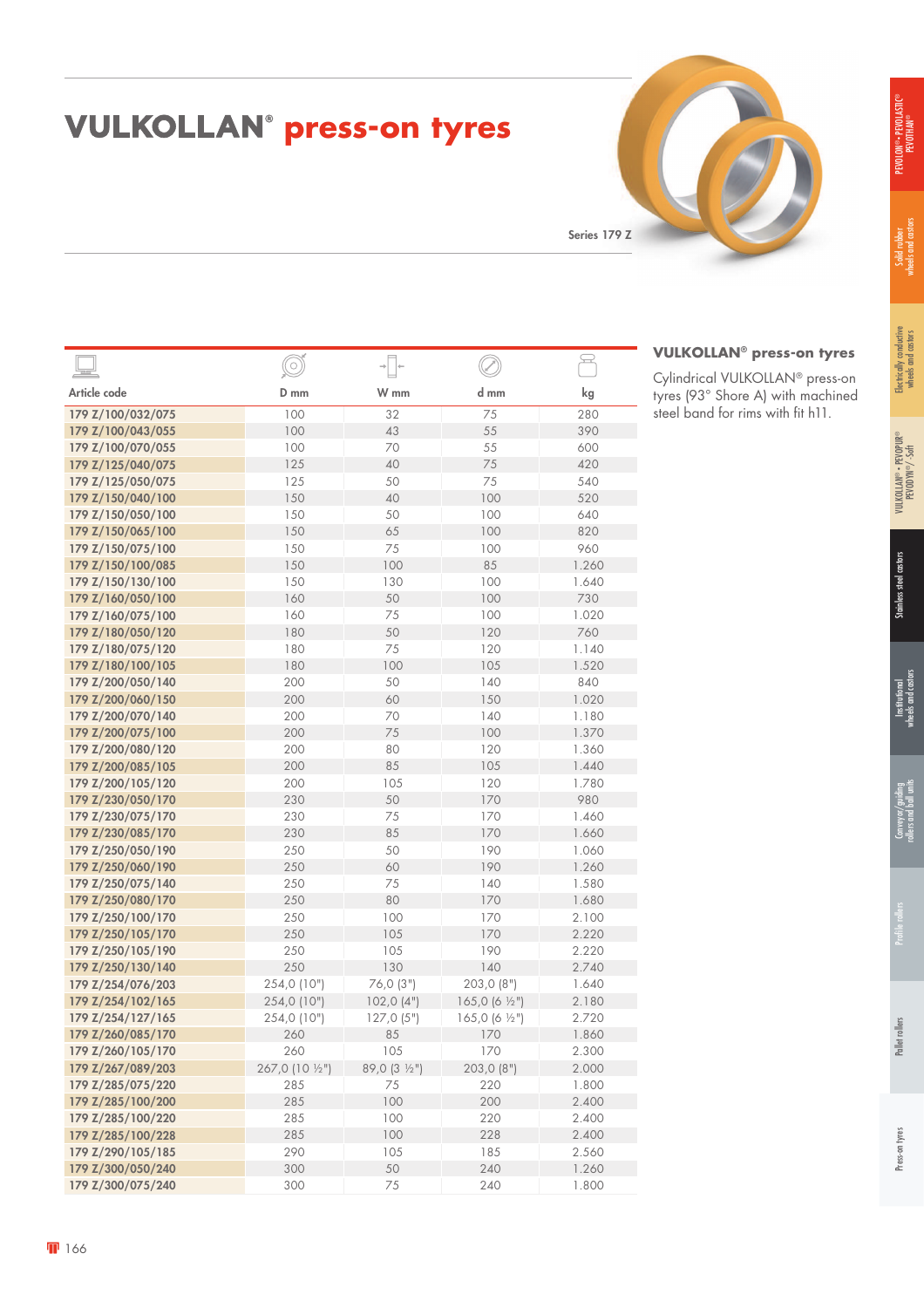## PEVOLON® • PEVOLASTIC® PEVOTHAN®

# **VULKOLLAN<sup>®</sup> press-on tyres**

Series 179 Z

|                      | $\bigcirc$      |               |                 |        |
|----------------------|-----------------|---------------|-----------------|--------|
| Article code         | D mm            | W mm          | d mm            | kg     |
| 179 Z/300/090/203    | 300             | 90            | 203             | 2.160  |
| 179 Z/300/100/203    | 300             | 100           | 203             | 2.750  |
| 179 Z/310/060/220    | 310             | 60            | 220             | 1.480  |
| 179 Z/310/120/203    | 310             | 120           | 203             | 2.980  |
| 179 Z/310/120/220    | 310             | 120           | 220             | 2.980  |
| 179 Z/330/089/203    | 330,0 (13")     | 89,0 (3 1/2") | 203,0 (8")      | 2.100  |
| 179 Z/330/089/254    | 330,0 (13")     | 89,0 (3 1/2") | 254,0 (10")     | 2.350  |
| 179 Z/330/127/254    | 330,0 (13")     | 127,0(5")     | 254,0 (10")     | 3.350  |
| 179 Z/330/145/193,5  | 330             | 145           | 193,5           | 3.820  |
| 179 Z/343/114/225    | 343             | 114           | 225             | 3.120  |
| 179 Z/345/115/245    | 345             | 115           | 245             | 3.340  |
| 179 Z/350/090/280    | 350             | 90            | 280             | 2.600  |
| 179 Z/350/100/280    | 350             | 100           | 280             | 2.800  |
| 179 Z/350/110/270    | 350             | 110           | 270             | 3.080  |
| 179 Z/350/140/270    | 350             | 140           | 270             | 3.920  |
| 179 Z/360/075/270    | 360             | 75            | 270             | 2.470  |
| 179 Z/360/085/270    | 360             | 85            | 270             | 2.450  |
| 179 Z/381/127/286    | 381,0 (15")     | 127,0(5")     | 286,0 (11 1/4") | 3.860  |
| 179 Z/400/075/305    | 400             | 75            | 305             | 2.750  |
| 179 Z/405/065/305    | 405             | 65            | 305             | 2.100  |
| 179 Z/405/130/290    | 405             | 130           | 290             | 3.800  |
| 179 Z/405/130/305    | 405             | 130           | 305             | 4.000  |
| 179 Z/405/145/290    | 405             | 145           | 290             | 4.100  |
| 179 Z/406/178/305    | 406             | 178           | 305             | 5.400  |
| 179 Z/415/075/305    | 415             | 75            | 305             | 2.500  |
| 179 Z/415/090/305    | 415             | 90            | 305             | 3.000  |
| 179 Z/415/100/305    | 415             | 100           | 305             | 3.370  |
| 179 Z/445/178/381    | 445,0 (17 1/2") | 178,0(7")     | 381,0 (15")     | 6.000  |
| 179 Z/457/127/308    | 457,0 (18")     | 127,0(5")     | 308,0 (12 1/4") | 4.650  |
| 179 Z/457/152/308    | 457,0 (18")     | 152,0(6")     | 308,0 (12 1/4") | 4.950  |
| 179 Z/457/178/308    | 457,0 (18")     | 178,0(7")     | 308,0 (12 1/4") | 5.400  |
| 179 Z/500/085/370    | 500             | 85            | 370             | 3.000  |
| 179 Z/500/100/370    | 500             | 100           | 370             | 3.660  |
| 179 Z/500/140/370    | 500             | 140           | 370             | 5.130  |
| 179 Z/559/152/406    | 559,0 (22")     | 152,0(6")     | 406,0 (16")     | 5.950  |
| 179 Z/559/203/406    | 559,0 (22")     | 203,0 (8")    | 406,0 (16")     | 8.000  |
| 179 Z/559/229/406    | 559,0 (22")     | 229,0 (9")    | 406,0 (16")     | 8.950  |
| 179 Z/610/150/410    | 610             | 150           | 410             | 6.400  |
| 179 Z/645/250/500    | 645             | 250           | 500             | 11.300 |
| 179 Z/660/127/508    | 660,0 (26")     | 127,0(5")     | 508,0 (20")     | 6.550  |
| 179 Z/711/203/559    | 711,0 (28")     | 203,0 (8")    | 559,0 (22")     | 10.100 |
| 179 Z/711/254/559    | 711,0 (28")     | 254,0 (10")   | 559,0 (22")     | 12.650 |
| 179 Z/711/305/559    | 711,0 (28")     | 305,0 (12")   | 559,0 (22")     | 15.200 |
| 179 Z/750/150/640    | 750             | 150           | 640             | 7.880  |
| 179 Z/900/200/670    | 900             | 200           | 670             | 12.600 |
| 179 Z/920/180/770 U9 | 920             | 180           | 770             | 11.600 |
| 179 Z/920/290/770    | 920             | 290           | 770             | 18.500 |
|                      |                 |               |                 |        |

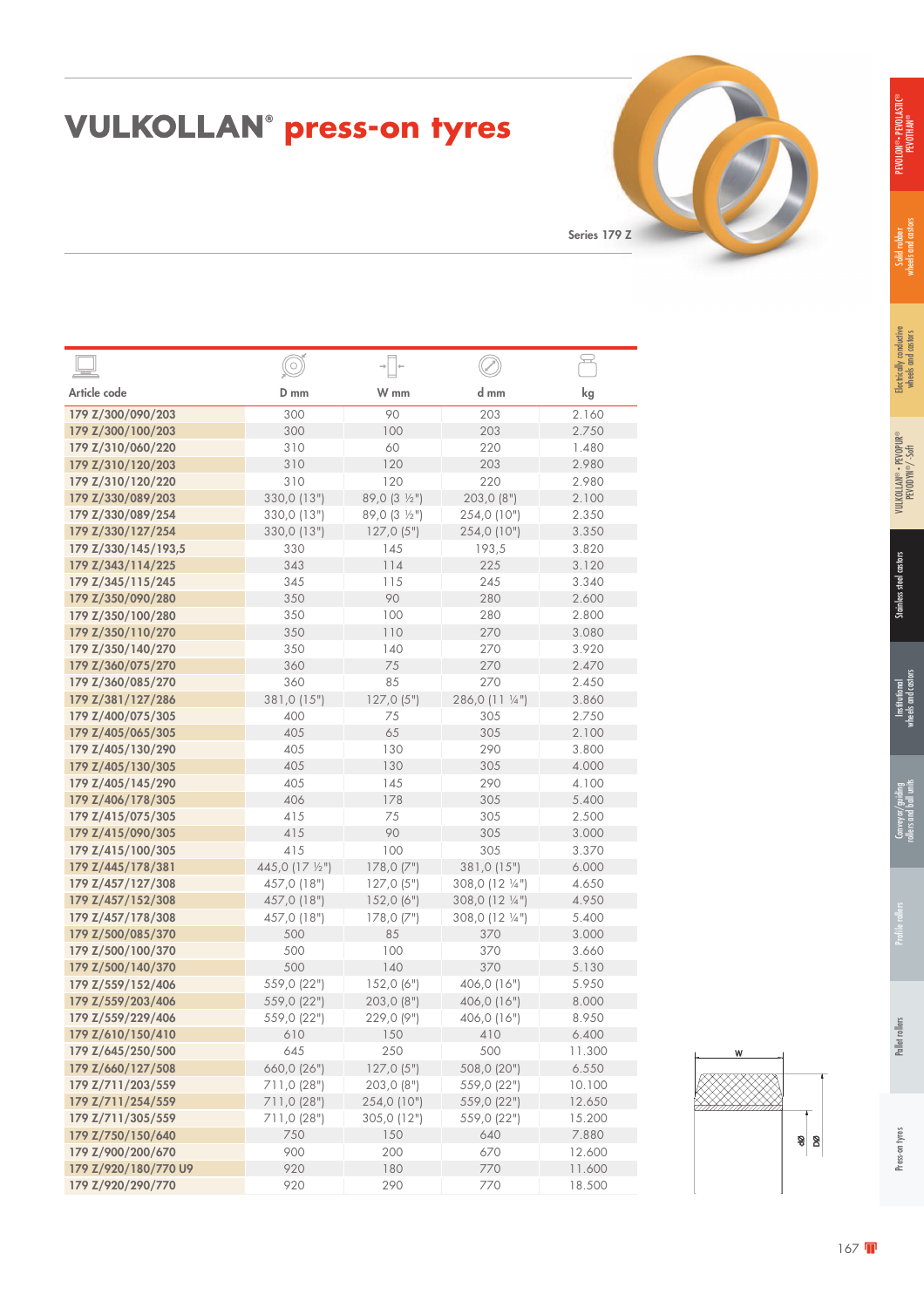# PEVOLON® • PEVOLASTIC® PEVOTHAN®

**VULKOLLAN® press-on tyres** VULKOLLAN® press-on tyres (93° Shore A) with cast-in steel band. With conical base tyre, centre split (km) or laterally

split (ks).

#### **VULKOLLAN<sup>®</sup> press-on tyres**

Series 179 K

|                     | $\bigcirc$ | $\rightarrow$<br>$\rightarrow$ |      |         | يب    |
|---------------------|------------|--------------------------------|------|---------|-------|
| Article code        | mm         | W mm                           | d mm | km/ks   | kg    |
| 179 K/125/050/075   | 125        | 50                             | 75   | km 15   | 540   |
| 179 K/150/050/100   | 150        | 50                             | 100  | km 15   | 640   |
| 179 K/160/050/100   | 160        | 50                             | 100  | km 15   | 680   |
| 179 K/180/050/120   | 180        | 50                             | 120  | km 15   | 760   |
| 179 K/180/100/105   | 180        | 100                            | 105  | km 08   | 1.520 |
| 179 K/200/050/140   | 200        | 50                             | 140  | km 15   | 840   |
| 179 K/200/085/105   | 200        | 85                             | 105  | km 15   | 1.440 |
| 179 K/200/085/105 P | 200        | 85                             | 105  | km 15   | 1.440 |
| 179 K/250/060/170   | 250        | 60                             | 170  | km 15   | 1.260 |
| 179 K/285/100/200   | 285        | 100                            | 200  | km 08   | 2.400 |
| 179 K/300/075/220   | 300        | 75                             | 220  | km 15   | 1.800 |
| 179 K/310/075/200   | 310        | 75                             | 200  | km 15   | 1.860 |
| 179 K/343/114/225   | 343        | 114                            | 225  | km 08   | 3.120 |
|                     |            |                                |      |         |       |
| 179 K/300/096/231   | 300        | 96                             | 231  | ks 23/9 | 2.300 |
| 179 K/310/120/200   | 310        | 120                            | 200  | ks 15/6 | 2.980 |
| 179 K/343/140/225   | 343        | 140                            | 225  | ks 15/6 | 3.840 |
| 179 K/406/178/267   | 406        | 178                            | 267  | ks 15/6 | 5.400 |

P = tread



**km = conical base tyre centre split (symmetrical)**

km  $15 = \alpha 15^\circ$ km  $8 = \alpha 8^\circ$ 



**ks = conical base tyre laterally split (asymmetrical)**

ks  $15/6 = α 15°$ , β 6° ks 23/9 = α 23°,  $β$  9°

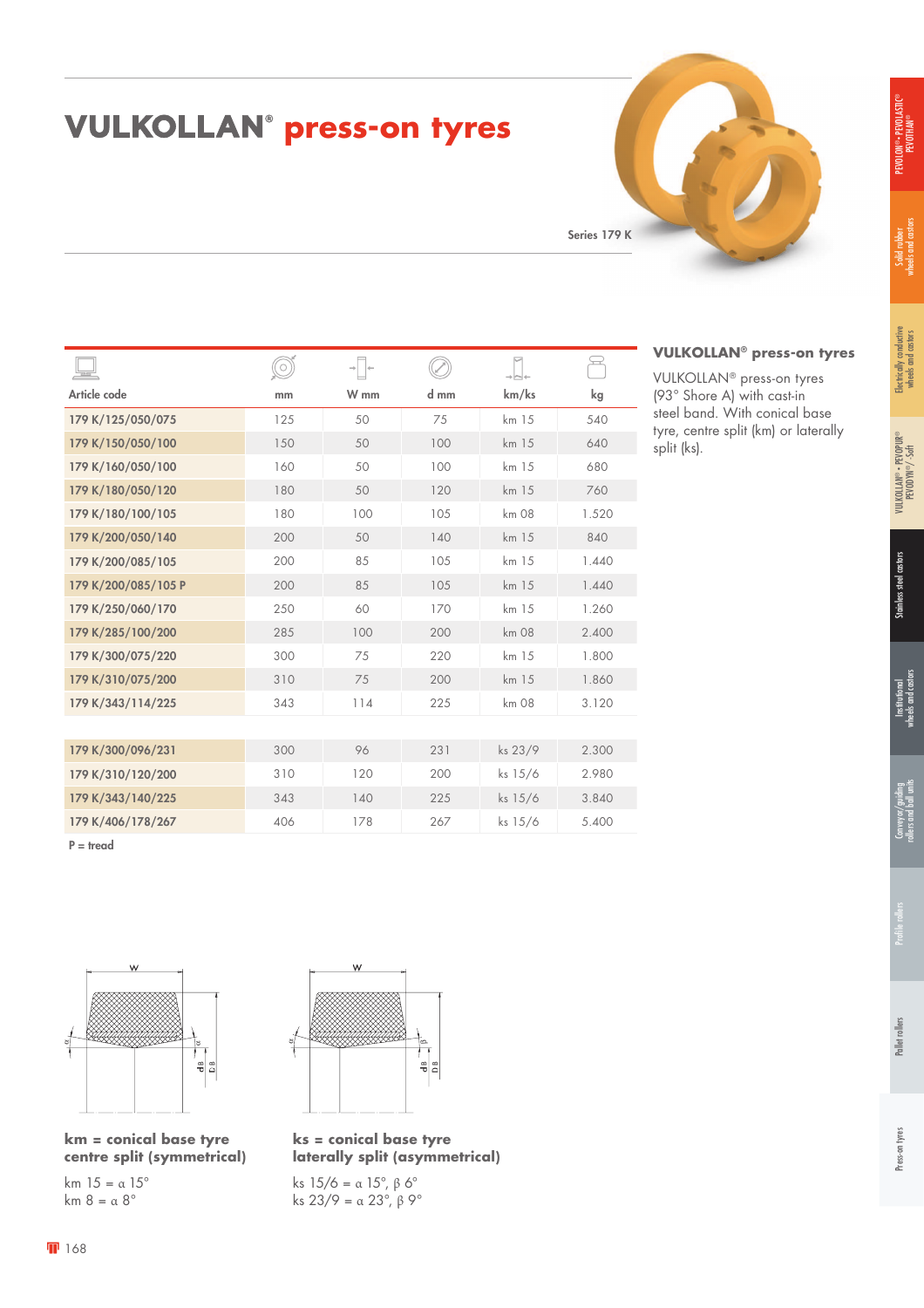| PE.VO.PUR <sup>®</sup> press-on tyres |  |  |
|---------------------------------------|--|--|
|---------------------------------------|--|--|

Series 179 Z PUR

|                       | $\circ$                |                           |                           | <u>پ</u> |
|-----------------------|------------------------|---------------------------|---------------------------|----------|
| Article code          | mm                     | W mm                      | d mm                      | kg       |
| 179 Z PUR/150/050/100 | 150                    | 50                        | 100                       | 640      |
| 179 Z PUR/150/075/100 | 150                    | 75                        | 100                       | 960      |
| 179 Z PUR/180/050/120 | 180                    | 50                        | 120                       | 760      |
| 179 Z PUR/180/075/120 | 180                    | 75                        | 120                       | 1.140    |
| 179 Z PUR/200/050/140 | 200                    | 50                        | 140                       | 840      |
| 179 Z PUR/200/075/100 | 200                    | 75                        | 100                       | 1.260    |
| 179 Z PUR/230/050/170 | 230                    | 50                        | 170                       | 980      |
| 179 Z PUR/230/075/170 | 230                    | 75                        | 170                       | 1.460    |
| 179 Z PUR/230/085/170 | 230                    | 85                        | 170                       | 1.660    |
| 179 Z PUR/250/050/190 | 250                    | 50                        | 190                       | 1.060    |
| 179 Z PUR/250/060/190 | 250                    | 60                        | 190                       | 1.260    |
| 179 Z PUR/250/080/170 | 250                    | 80                        | 170                       | 1.680    |
| 179 Z PUR/250/130/140 | 250                    | 130                       | 140                       | 2.740    |
| 179 Z PUR/254/076/203 | 254,0 (10")            | 76,0 (3")                 | 203,0 (8")                | 1.640    |
| 179 Z PUR/254/102/165 | 254,0 (10")            | 102,0(4")                 | 165,0(6")                 | 2.180    |
| 179 Z PUR/254/120/190 | 254                    | 120                       | 190                       | 2.560    |
| 179 Z PUR/254/127/165 | 254,0 (10")            | 127,0(5")                 | 165,0 (6 $\frac{1}{2}$ ") | 2.720    |
| 179 Z PUR/267/089/203 | 267,0 (10 1/2")        | 89,0 (3 1/2")             | 203,0(8")                 | 2.000    |
| 179 Z PUR/285/100/200 | 285                    | 100                       | 200                       | 2.400    |
| 179 Z PUR/285/100/228 | 285                    | 100                       | 228                       | 2.400    |
| 179 Z PUR/305/127/203 | 305,0 (12")            | 127,0(5")                 | 203,0(8")                 | 3.100    |
| 179 Z PUR/318/076/254 | $318,0(12\frac{1}{2})$ | 76,0(3")                  | 254,0 (10")               | 1.920    |
| 179 Z PUR/318/089/254 | $318,0(12\frac{1}{2})$ | $89,0(3 \frac{1}{2})$     | 254,0 (10")               | 2.260    |
| 179 Z PUR/330/089/254 | 330,0 (13")            | 89,0 (3 1/2")             | 254,0 (10")               | 2.350    |
| 179 Z PUR/330/140/241 | 330,0 (13")            | 140,0 (5 $\frac{1}{2}$ ") | $241,0(9\frac{1}{2})$     | 3.680    |
| 179 Z PUR/345/140/245 | 345                    | 140                       | 245                       | 3.860    |
| 179 Z PUR/350/100/280 | 350                    | 100                       | 280                       | 2.800    |
| 179 Z PUR/381/127/286 | 381,0 (15")            | 127,0(5")                 | 286,0 (11 1/4")           | 3.860    |
| 179 Z PUR/405/130/305 | 405                    | 130                       | 305                       | 4.000    |
| 179 Z PUR/500/085/370 | 500                    | 85                        | 370                       | 3.000    |
| 179 Z PUR/550/160/410 | 550                    | 160                       | 410                       | 6.100    |
| 179 Z PUR/559/203/406 | 559,0 (22")            | 203,0 (8")                | 406,0 (16")               | 8.000    |
| 179 Z PUR/559/254/406 | 559,0 (22")            | 254,0 (10")               | 406,0 (16")               | 9.900    |
| 179 Z PUR/711/203/559 | 711,0 (28")            | 203,0 (8")                | 559,0 (22")               | 10.100   |
| 179 Z PUR/711/254/559 | 711,0 (28")            | 254,0 (10")               | 559,0 (22")               | 12.650   |

#### **PEVOPUR® press-on tyres**

W

Cylindrical PEVOPUR® press-on tyres (93° Shore A) with machined steel band for rims with fit h11.

ଞ୍ଜା ଆ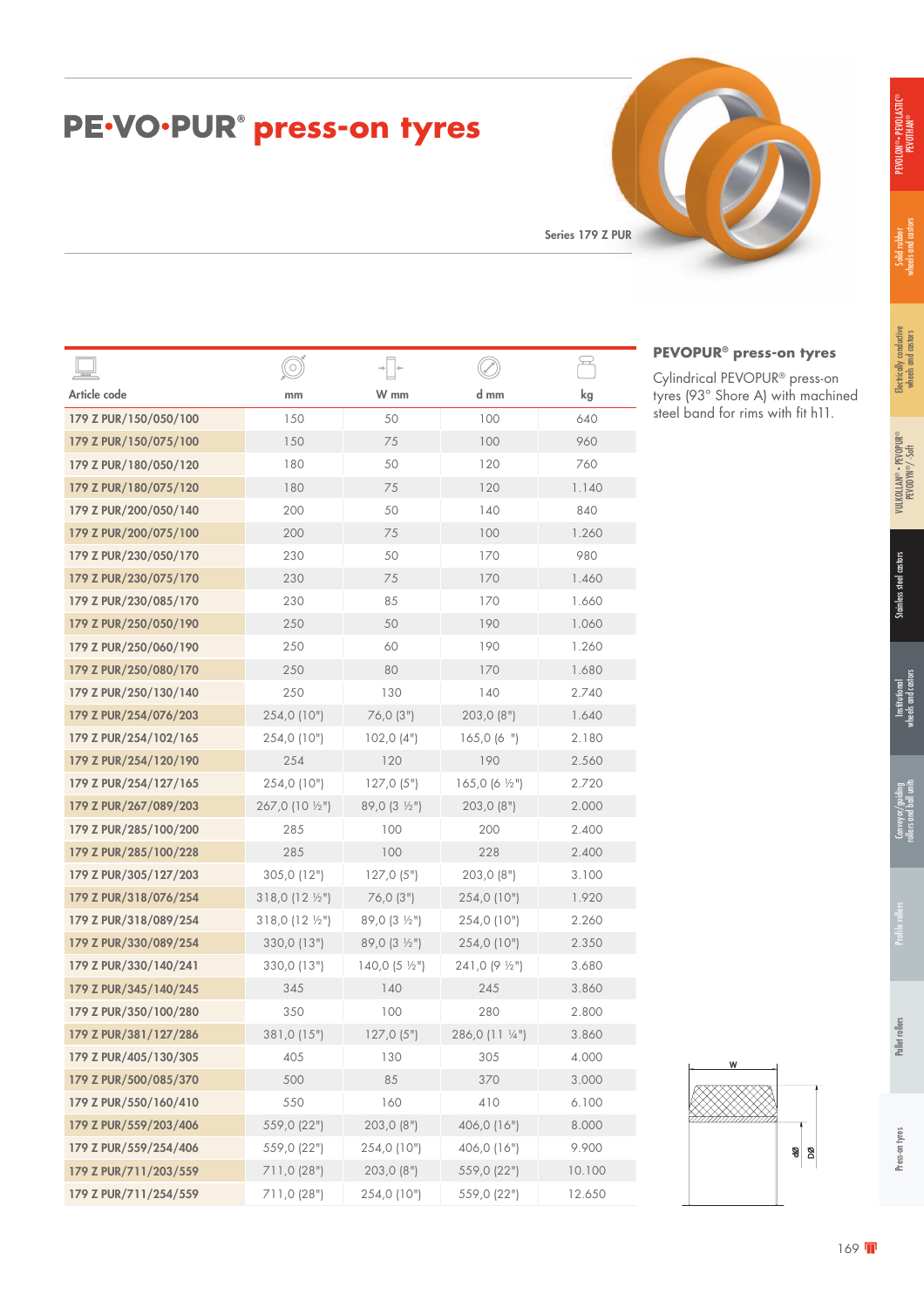#### **Solid rubber press-on tyres**

Series 79 D Series 79 K

#### **Solid rubber press-on tyres**

Cylindrical with steel wire core and plain profile. Solid rubber press-on-tyres with cross-country profile or non-marking are available on request.

**Solid rubber press-on tyres** Conical with steel wire core and

Cross-section, see page 168.

plain profile.

| Ō      |      |      |       |
|--------|------|------|-------|
| $D$ mm | W mm | d mm | kg    |
| 125    | 50   | 75   | 160   |
| 150    | 50   | 100  | 225   |
| 160    | 50   | 100  | 250   |
| 180    | 50   | 120  | 325   |
| 200    | 50   | 140  | 350   |
| 230    | 50   | 170  | 400   |
| 250    | 50   | 190  | 450   |
| 250    | 60   | 190  | 525   |
| 250    | 80   | 170  | 675   |
| 280    | 75   | 220  | 725   |
| 300    | 75   | 220  | 725   |
| 300    | 90   | 203  | 900   |
| 310    | 60   | 220  | 650   |
| 360    | 60   | 270  | 750   |
| 400    | 65   | 305  | 900   |
| 400    | 75   | 305  | 1.000 |
| 405    | 130  | 305  | 1.500 |
| 500    | 85   | 370  | 1.300 |
| 610    | 150  | 410  | 2.250 |
| 750    | 75   | 640  | 1.750 |
|        |      |      |       |

|                    |               | $\rightarrow$           |                        | ⊣∼⊷       |       |
|--------------------|---------------|-------------------------|------------------------|-----------|-------|
| Article code       | $D$ mm        | W mm                    | d mm                   | km/ks     | kg    |
| 79 K/125/050/075 L | 125           | 50                      | 75                     | km 15     | 160   |
| 79 K/160/050/100 L | 160           | 50                      | 100                    | km 15     | 250   |
| 79 K/180/050/120 A | 180           | 50                      | 120                    | km 15     | 325   |
| 79 K/200/050/140 L | 200           | 50                      | 140                    | km 15     | 350   |
| 79 K/200/085/105 A | 200           | 85                      | 105                    | km 15     | 550   |
| 79 K/250/075/140 L | 250           | 75                      | 140                    | km 15     | 625   |
| 79 K/260/060/170 L | 260           | 60                      | 170                    | km 15     | 525   |
| 79 K/300/100/203 L | 300           | 100                     | 203                    | km 08     | 975   |
| 79 K/360/060/270 L | 360           | 60                      | 270                    | km 15     | 750   |
|                    |               |                         |                        |           |       |
| 79 K/310/120/200 A | 310           | 120                     | 200                    | ks 15/6   | 1.050 |
| 79 K/343/140/203 A | 343,0 (13 ½") | 140,0 $(5 \frac{1}{2})$ | 203,0(8")              | ks 15/6   | 1.350 |
| 79 K/406/127/267 A | 406,0 (16")   | 127,0(5")               | $267,0(10\frac{1}{2})$ | ks $15/6$ | 1.350 |
| 79 K/406/152/267 A | 406,0 (16")   | 152,0(6")               | 267,0 (10 ½")          | ks 15/6   | 1.575 |
|                    |               |                         |                        |           |       |

 $A =$  drive wheel quality  $L =$  running wheel quality